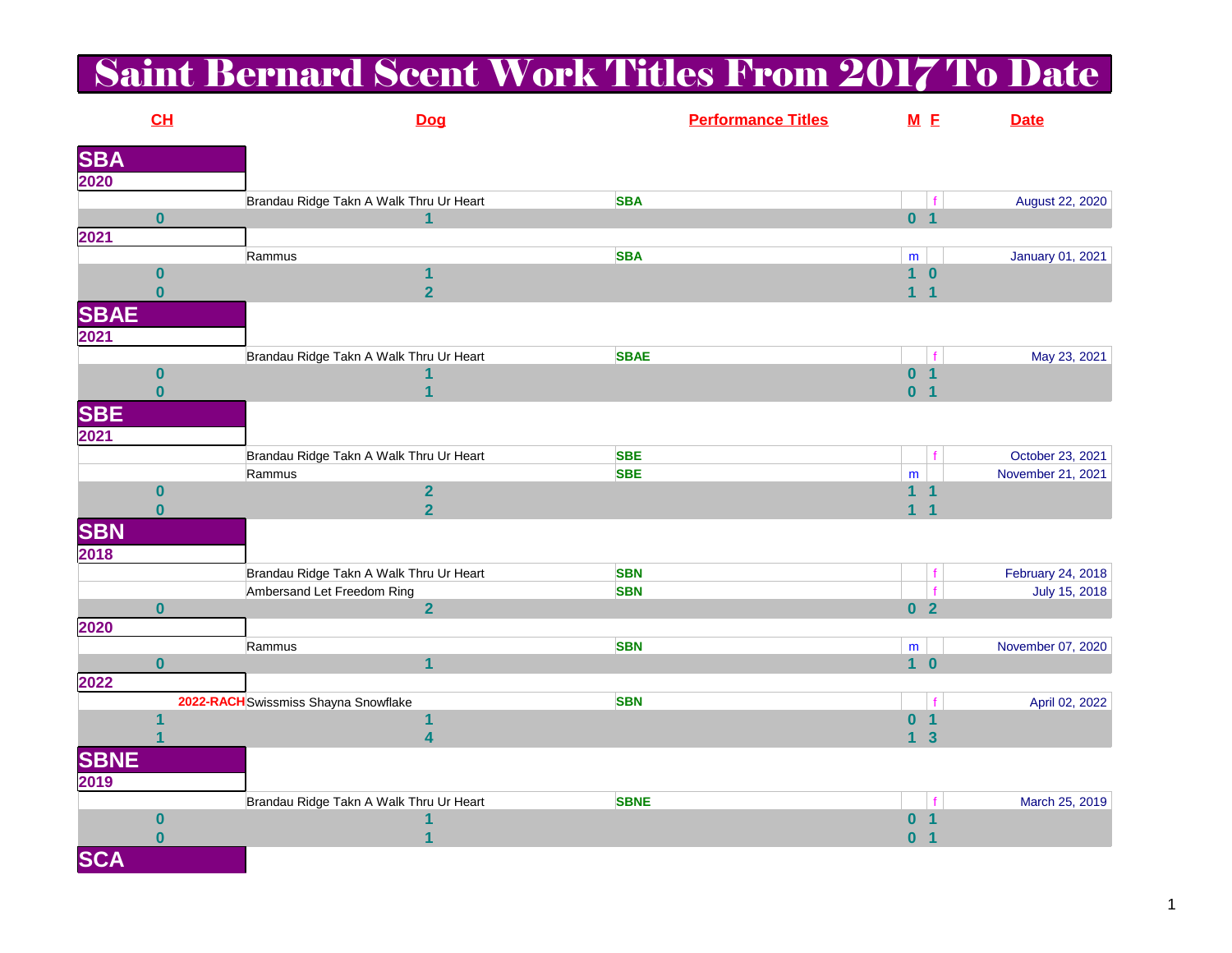| CL                           |                                              | Dog                                          | <b>Performance Titles</b> |              | M E                                    | <b>Date</b>       |
|------------------------------|----------------------------------------------|----------------------------------------------|---------------------------|--------------|----------------------------------------|-------------------|
| 2019                         |                                              |                                              |                           |              |                                        |                   |
|                              |                                              | Brandau Ridge Takn A Walk Thru Ur Heart      | <b>SCA</b>                |              | f                                      | February 09, 2019 |
| $\bf{0}$                     |                                              | $\overline{\mathbf{1}}$                      |                           |              | 0 <sub>1</sub>                         |                   |
| 2020                         |                                              |                                              |                           |              |                                        |                   |
|                              | Rammus                                       |                                              | <b>SCA</b>                | m            |                                        | November 21, 2020 |
| 0                            |                                              | 1                                            |                           | $\mathbf{1}$ | $\bf{0}$                               |                   |
| $\bf{0}$                     |                                              | $\overline{2}$                               |                           | $\mathbf{1}$ | $\mathbf{1}$                           |                   |
| <b>SCAE</b>                  |                                              |                                              |                           |              |                                        |                   |
| 2020                         |                                              |                                              |                           |              |                                        |                   |
|                              |                                              | Brandau Ridge Takn A Walk Thru Ur Heart      | <b>SCAE</b>               |              | f                                      | August 22, 2020   |
| 0                            |                                              |                                              |                           | $\mathbf{0}$ | $\overline{\mathbf{1}}$                |                   |
| $\bf{0}$                     |                                              |                                              |                           |              | 0 <sub>1</sub>                         |                   |
| <b>SCE</b>                   |                                              |                                              |                           |              |                                        |                   |
|                              |                                              |                                              |                           |              |                                        |                   |
| 2020                         |                                              |                                              |                           |              |                                        |                   |
|                              |                                              | Brandau Ridge Takn A Walk Thru Ur Heart      | <b>SCE</b>                | $\mathbf{0}$ | $\mathbf f$<br>$\overline{\mathbf{1}}$ | October 03, 2020  |
| $\boldsymbol{0}$<br>$\bf{0}$ |                                              |                                              |                           |              | $\overline{1}$                         |                   |
|                              |                                              |                                              |                           | $\mathbf{0}$ |                                        |                   |
| <b>SCM</b>                   |                                              |                                              |                           |              |                                        |                   |
| 2021                         |                                              |                                              |                           |              |                                        |                   |
|                              |                                              | Brandau Ridge Takn A Walk Thru Ur Heart      | <b>SCM</b>                |              | f                                      | June 19, 2021     |
| $\bf{0}$                     |                                              |                                              |                           | $\bf{0}$     | $\vert$                                |                   |
| $\bf{0}$                     |                                              |                                              |                           | $\mathbf{0}$ | $\overline{1}$                         |                   |
| <b>SCME</b>                  |                                              |                                              |                           |              |                                        |                   |
| 2022                         |                                              |                                              |                           |              |                                        |                   |
|                              |                                              | Brandau Ridge Takn A Walk Thru Ur Heart      | <b>SCME</b>               |              |                                        | February 13, 2022 |
| $\boldsymbol{0}$             |                                              |                                              |                           | $\mathbf{0}$ | $\mathbf{1}$                           |                   |
| $\bf{0}$                     |                                              |                                              |                           | $\mathbf{0}$ | $\overline{\mathbf{1}}$                |                   |
| <b>SCN</b>                   |                                              |                                              |                           |              |                                        |                   |
|                              |                                              |                                              |                           |              |                                        |                   |
| 2017                         |                                              |                                              | <b>SCN</b>                |              |                                        |                   |
| $\bf{0}$                     |                                              | Brandau Ridge Takn A Walk Thru Ur Heart<br>1 |                           |              | f<br>0 <sub>1</sub>                    | November 18, 2017 |
| 2018                         |                                              |                                              |                           |              |                                        |                   |
|                              |                                              |                                              | <b>SCN</b>                |              |                                        |                   |
| 0                            | Ambersand Let Freedom Ring                   | $\mathbf{1}$                                 |                           |              | 0 <sub>1</sub>                         | July 15, 2018     |
| 2021                         |                                              |                                              |                           |              |                                        |                   |
|                              | 2021-CH Wild Turkey American Honey           |                                              | <b>SCN</b>                |              |                                        | March 06, 2022    |
|                              | 2021-GCH/2020-CH Wild Turkey American Spirit |                                              | <b>SCN</b>                | ${\sf m}$    |                                        | March 06, 2022    |
| $\overline{2}$               |                                              | $\overline{2}$                               |                           |              | 1 <sub>1</sub>                         |                   |
| 2022                         |                                              |                                              |                           |              |                                        |                   |
|                              | 2022-RACH Swissmiss Shayna Snowflake         |                                              | <b>SCN</b>                |              |                                        | April 02, 2022    |
|                              |                                              | $\blacktriangleleft$                         |                           |              | 0 <sub>1</sub>                         |                   |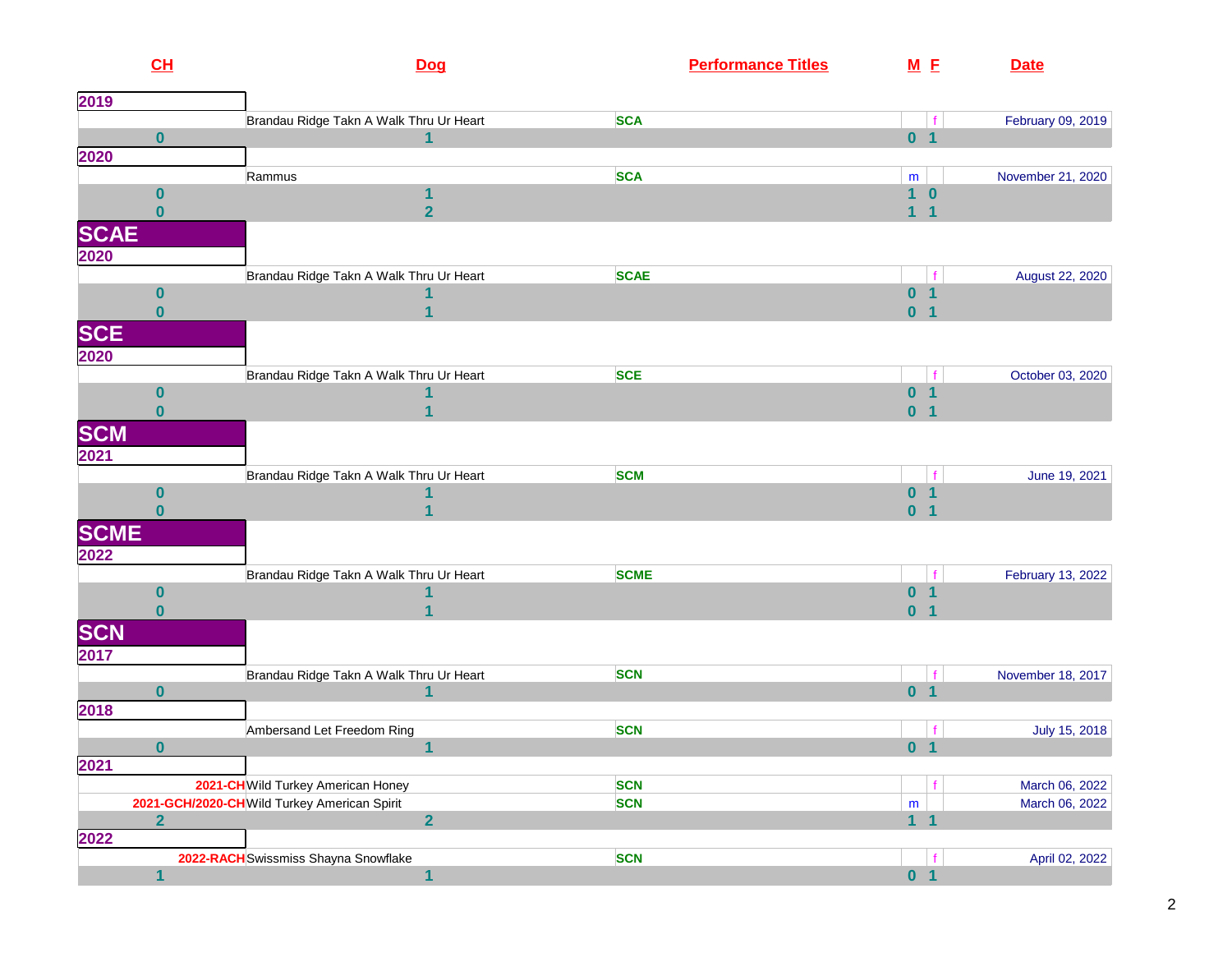|                     | CL                   | Dog                                     | <b>Performance Titles</b> | M E                     |                                        | <b>Date</b>       |
|---------------------|----------------------|-----------------------------------------|---------------------------|-------------------------|----------------------------------------|-------------------|
|                     | $\mathbf{3}$         | $5\phantom{.0}$                         |                           | $1 \quad 4$             |                                        |                   |
| <b>SCNE</b><br>2018 |                      |                                         |                           |                         |                                        |                   |
|                     |                      |                                         |                           |                         |                                        |                   |
|                     |                      | Brandau Ridge Takn A Walk Thru Ur Heart | <b>SCNE</b>               |                         |                                        | October 27, 2018  |
|                     | $\bf{0}$             |                                         |                           | 0 <sub>1</sub>          |                                        |                   |
|                     | $\bf{0}$             |                                         |                           | 0 <sub>1</sub>          |                                        |                   |
| <b>SEA</b>          |                      |                                         |                           |                         |                                        |                   |
| 2020                |                      |                                         |                           |                         |                                        |                   |
|                     |                      | Brandau Ridge Takn A Walk Thru Ur Heart | <b>SEA</b>                |                         |                                        | August 29, 2020   |
|                     |                      | Rammus                                  | <b>SEA</b>                | ${\sf m}$               |                                        | November 21, 2020 |
|                     | $\bf{0}$<br>$\bf{0}$ | $\overline{2}$<br>$\overline{2}$        |                           | 1<br>1                  | $\mathbf 1$<br>$\overline{\mathbf{1}}$ |                   |
|                     |                      |                                         |                           |                         |                                        |                   |
| <b>SEAE</b>         |                      |                                         |                           |                         |                                        |                   |
| 2021                |                      |                                         |                           |                         |                                        |                   |
|                     | $\bf{0}$             | Brandau Ridge Takn A Walk Thru Ur Heart | <b>SEAE</b>               | $\mathbf{0}$            | f<br>$\overline{1}$                    | May 23, 2021      |
|                     | $\bf{0}$             |                                         |                           | 0 <sub>1</sub>          |                                        |                   |
|                     |                      |                                         |                           |                         |                                        |                   |
| <b>SEE</b><br>2021  |                      |                                         |                           |                         |                                        |                   |
|                     |                      | Rammus                                  | <b>SEE</b>                | m                       |                                        | May 08, 2021      |
|                     |                      | Brandau Ridge Takn A Walk Thru Ur Heart | <b>SEE</b>                |                         |                                        | July 10, 2021     |
|                     | $\bf{0}$             | $\overline{\mathbf{2}}$                 |                           | $\mathbf{1}$            | $\overline{1}$                         |                   |
|                     | $\bf{0}$             | $\overline{\mathbf{2}}$                 |                           | $\overline{\mathbf{1}}$ | $\overline{1}$                         |                   |
| <b>SEM</b>          |                      |                                         |                           |                         |                                        |                   |
| 2021                |                      |                                         |                           |                         |                                        |                   |
|                     |                      | Brandau Ridge Takn A Walk Thru Ur Heart | <b>SEM</b>                |                         |                                        | November 06, 2021 |
|                     | $\bf{0}$             |                                         |                           | $\mathbf{0}$            | $\overline{\mathbf{1}}$                |                   |
|                     | $\bf{0}$             |                                         |                           | 0 <sub>1</sub>          |                                        |                   |
| <b>SEN</b>          |                      |                                         |                           |                         |                                        |                   |
| 2018                |                      |                                         |                           |                         |                                        |                   |
|                     |                      | Swissmiss Shanya Snowflake              | <b>SEN</b>                |                         |                                        | August 11, 2018   |
|                     |                      | Brandau Ridge Takn A Walk Thru Ur Heart | <b>SEN</b>                |                         |                                        | August 18, 2018   |
|                     | $\bf{0}$             | $\overline{2}$                          |                           | 0 <sub>2</sub>          |                                        |                   |
| 2020                |                      | Rammus                                  | <b>SEN</b>                | ${\sf m}$               |                                        | February 22, 2020 |
|                     | $\bf{0}$             |                                         |                           | $1\quad 0$              |                                        |                   |
|                     | $\bf{0}$             | 3                                       |                           | $\blacklozenge$         | $\overline{\mathbf{2}}$                |                   |
| <b>SENE</b>         |                      |                                         |                           |                         |                                        |                   |
| 2019                |                      |                                         |                           |                         |                                        |                   |
|                     |                      | Brandau Ridge Takn A Walk Thru Ur Heart | <b>SENE</b>               |                         |                                        | March 25, 2019    |
|                     |                      |                                         |                           |                         |                                        |                   |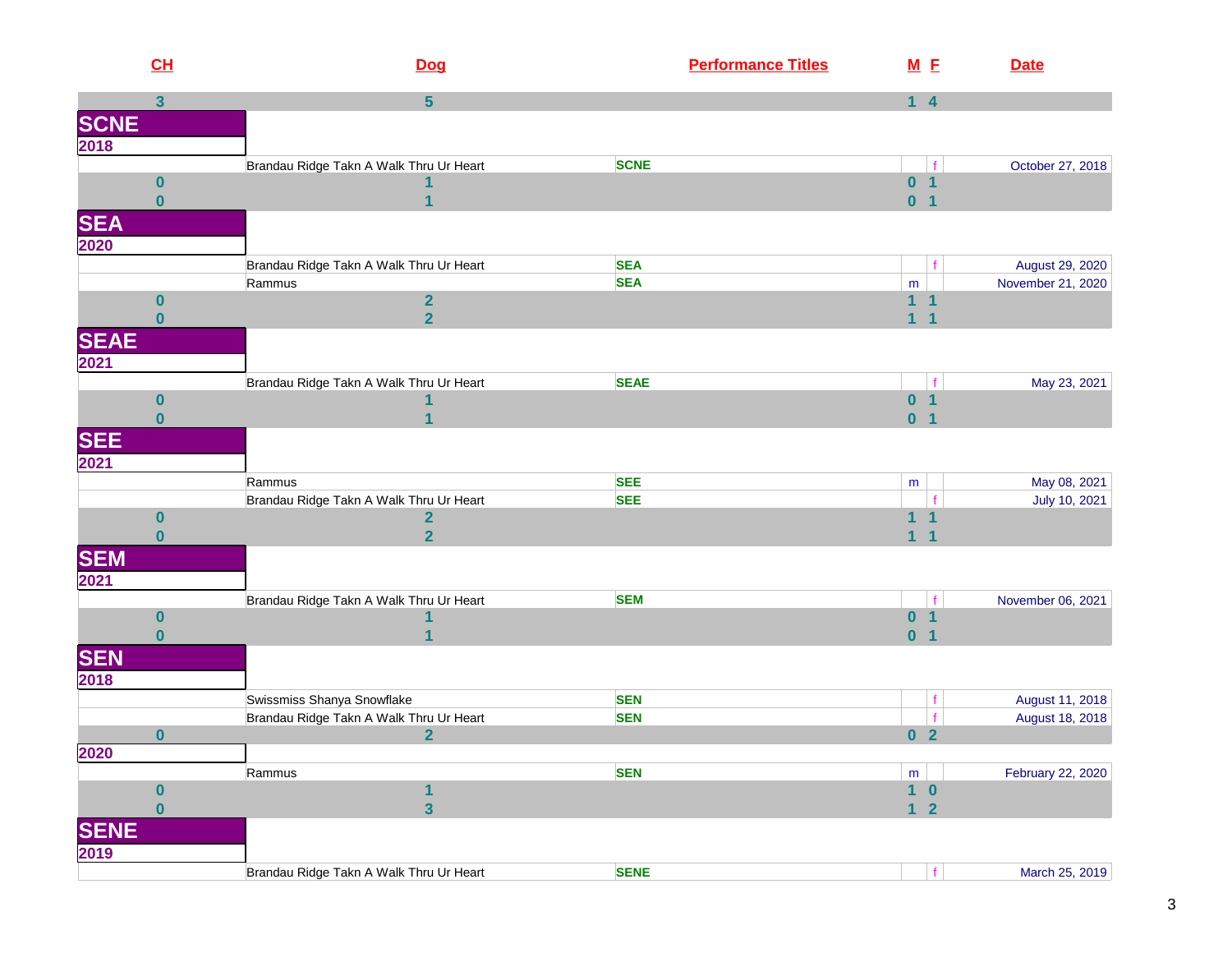|                    | CL                   | Dog                                          | <b>Performance Titles</b> | M E                              |                | <b>Date</b>        |
|--------------------|----------------------|----------------------------------------------|---------------------------|----------------------------------|----------------|--------------------|
|                    | $\bf{0}$<br>$\bf{0}$ | 1                                            |                           | 0 <sub>1</sub><br>0 <sub>1</sub> |                |                    |
| <b>SHDN</b>        |                      |                                              |                           |                                  |                |                    |
| 2017               |                      |                                              |                           |                                  |                |                    |
|                    |                      | Brandau Ridge Takn A Walk Thru Ur Heart      | <b>SHDN</b>               |                                  |                | November 19, 2017  |
|                    | $\bf{0}$             |                                              |                           | 0 <sub>1</sub>                   |                |                    |
|                    | $\bf{0}$             |                                              |                           | 0 <sub>1</sub>                   |                |                    |
| <b>SIA</b><br>2019 |                      |                                              |                           |                                  |                |                    |
|                    |                      | Brandau Ridge Takn A Walk Thru Ur Heart      | <b>SIA</b>                |                                  |                | March 30, 2019     |
|                    | $\bf{0}$             | $\overline{1}$                               |                           | 0 <sub>1</sub>                   |                |                    |
| 2021               |                      |                                              |                           |                                  |                |                    |
|                    |                      | Rammus                                       | <b>SIA</b>                | ${\sf m}$                        |                | March 13, 2021     |
|                    | $\bf{0}$             | 1                                            |                           | $\overline{1}$                   | $\bf{0}$       |                    |
|                    | $\bf{0}$             | $\overline{2}$                               |                           | $\mathbf{1}$                     | $\overline{1}$ |                    |
| <b>SIAE</b>        |                      |                                              |                           |                                  |                |                    |
| 2020               |                      | Brandau Ridge Takn A Walk Thru Ur Heart      | <b>SIAE</b>               |                                  |                | August 29, 2020    |
|                    | $\bf{0}$             |                                              |                           | 0 <sub>1</sub>                   |                |                    |
|                    | $\bf{0}$             |                                              |                           | 0 <sub>1</sub>                   |                |                    |
| <b>SIE</b><br>2021 |                      |                                              |                           |                                  |                |                    |
|                    |                      |                                              |                           |                                  |                |                    |
|                    |                      | Brandau Ridge Takn A Walk Thru Ur Heart      | <b>SIE</b>                |                                  |                | February 20, 2021  |
|                    | $\bf{0}$             |                                              |                           | 0 <sub>1</sub>                   |                |                    |
|                    | $\bf{0}$             |                                              |                           | 0 <sub>1</sub>                   |                |                    |
| <b>SIM</b><br>2022 |                      |                                              |                           |                                  |                |                    |
|                    |                      | Brandau Ridge Takn A Walk Thru Ur Heart      | <b>SIM</b>                |                                  |                | February 12, 2022  |
|                    | $\bf{0}$             |                                              |                           | $\mathbf{0}$                     | $\overline{1}$ |                    |
|                    | $\mathbf{0}$         |                                              |                           | 0 <sub>1</sub>                   |                |                    |
| <b>SIN</b>         |                      |                                              |                           |                                  |                |                    |
| 2018               |                      |                                              |                           |                                  |                |                    |
|                    |                      | Brandau Ridge Takn A Walk Thru Ur Heart      | <b>SIN</b>                |                                  | f              | February 24, 2018  |
|                    |                      | Ambersand Let Freedom Ring                   | <b>SIN</b>                |                                  | f.             | September 30, 2018 |
|                    | $\bf{0}$             | Swissmiss Shanya Snowflake<br>$\overline{3}$ | <b>SIN</b>                | 0 <sup>3</sup>                   | $\mathbf{f}$   | December 15, 2018  |
| 2020               |                      |                                              |                           |                                  |                |                    |
|                    |                      | Rammus                                       | <b>SIN</b>                | $\mathsf{m}$                     |                | November 07, 2020  |
|                    | $\bf{0}$             | 1                                            |                           | $1\quad 0$                       |                |                    |
| 2021               |                      |                                              |                           |                                  |                |                    |
|                    |                      | 2021-CH Wild Turkey American Honey           | <b>SIN</b>                |                                  | f              | March 06, 2022     |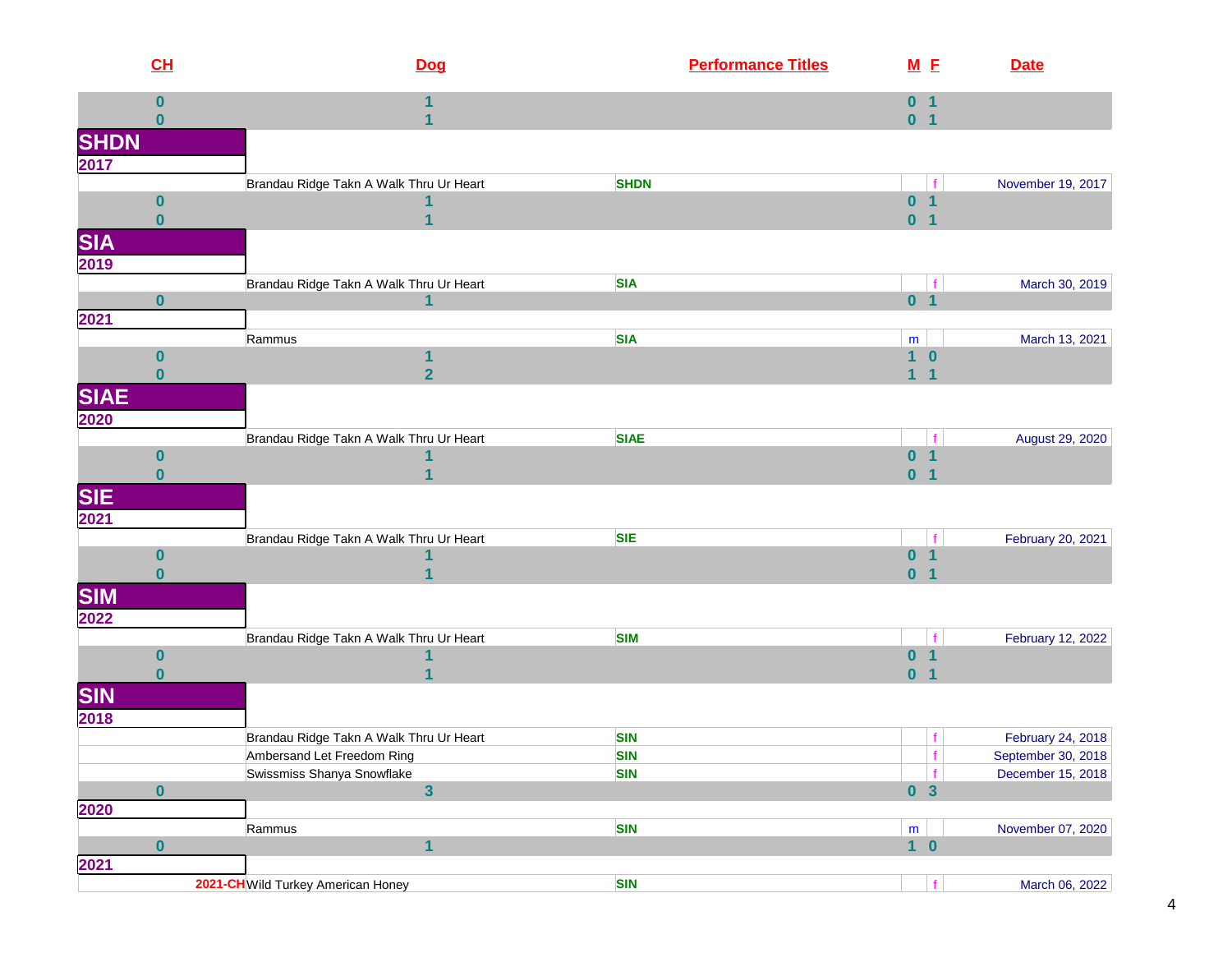| CL                  | Dog                                          | <b>Performance Titles</b> | M E                              |                         | <b>Date</b>       |
|---------------------|----------------------------------------------|---------------------------|----------------------------------|-------------------------|-------------------|
|                     | 2021-GCH/2020-CH Wild Turkey American Spirit | <b>SIN</b>                | ${\sf m}$                        |                         | March 06, 2022    |
| $\mathbf{2}$        | $\overline{2}$                               |                           | 1 <sub>1</sub>                   |                         |                   |
| $\overline{2}$      | $6\phantom{a}$                               |                           | 2 <sub>4</sub>                   |                         |                   |
|                     |                                              |                           |                                  |                         |                   |
| <b>SINE</b><br>2018 |                                              |                           |                                  |                         |                   |
|                     |                                              |                           |                                  |                         |                   |
|                     | Brandau Ridge Takn A Walk Thru Ur Heart      | <b>SINE</b>               |                                  |                         | October 28, 2018  |
| $\boldsymbol{0}$    |                                              |                           | 0 <sub>1</sub><br>0 <sub>1</sub> |                         |                   |
| $\bf{0}$            |                                              |                           |                                  |                         |                   |
| <b>SWA</b>          |                                              |                           |                                  |                         |                   |
| 2020                |                                              |                           |                                  |                         |                   |
|                     | Brandau Ridge Takn A Walk Thru Ur Heart      | <b>SWA</b>                |                                  |                         | August 29, 2020   |
| $\bf{0}$            | $\mathbf{1}$                                 |                           | 0 <sub>1</sub>                   |                         |                   |
| 2021                |                                              |                           |                                  |                         |                   |
|                     | Rammus                                       | <b>SWA</b>                | m                                |                         | March 13, 2021    |
| $\bf{0}$            | 1                                            |                           | $\overline{\mathbf{1}}$          | $\bf{0}$                |                   |
| $\bf{0}$            | $\overline{2}$                               |                           | $\mathbf{1}$                     | $\mathbf 1$             |                   |
| <b>SWAE</b>         |                                              |                           |                                  |                         |                   |
| 2021                |                                              |                           |                                  |                         |                   |
|                     | Brandau Ridge Takn A Walk Thru Ur Heart      | <b>SWAE</b>               |                                  | f                       | May 23, 2021      |
| $\bf{0}$            |                                              |                           | $\bf{0}$                         | $\overline{\mathbf{1}}$ |                   |
| $\bf{0}$            |                                              |                           | $\bf{0}$                         | $\overline{\mathbf{1}}$ |                   |
|                     |                                              |                           |                                  |                         |                   |
| <b>SWE</b><br>2021  |                                              |                           |                                  |                         |                   |
|                     |                                              |                           |                                  |                         |                   |
|                     | Brandau Ridge Takn A Walk Thru Ur Heart      | <b>SWE</b>                |                                  | $\mathbf f$             | October 23, 2021  |
| $\boldsymbol{0}$    |                                              |                           | 0 <sub>1</sub>                   |                         |                   |
| $\bf{0}$            |                                              |                           | 0 <sub>1</sub>                   |                         |                   |
| <b>SWN</b>          |                                              |                           |                                  |                         |                   |
| 2018                |                                              |                           |                                  |                         |                   |
|                     | Brandau Ridge Takn A Walk Thru Ur Heart      | <b>SWN</b>                |                                  |                         | August 18, 2018   |
| $\bf{0}$            | 1                                            |                           | 0 <sub>1</sub>                   |                         |                   |
| 2020                |                                              |                           |                                  |                         |                   |
|                     | Rammus                                       | <b>SWN</b>                | m                                |                         | November 07, 2020 |
| $\bf{0}$            | 1                                            |                           | 1 <sub>0</sub>                   |                         |                   |
| 2022                |                                              |                           |                                  |                         |                   |
|                     | 2022-RACH Swissmiss Shayna Snowflake         | <b>SWN</b>                |                                  | f                       | April 02, 2022    |
|                     | 1                                            |                           | $\bf{0}$                         | 1                       |                   |
|                     | $\overline{\mathbf{3}}$                      |                           | $\left  \cdot \right $           | $\overline{\mathbf{2}}$ |                   |
| <b>SWNE</b>         |                                              |                           |                                  |                         |                   |
| 2019                |                                              |                           |                                  |                         |                   |
|                     | Brandau Ridge Takn A Walk Thru Ur Heart      | <b>SWNE</b>               |                                  | $\mathbf f$             | March 25, 2019    |
| $\pmb{0}$           | 1                                            |                           | 0 <sub>1</sub>                   |                         |                   |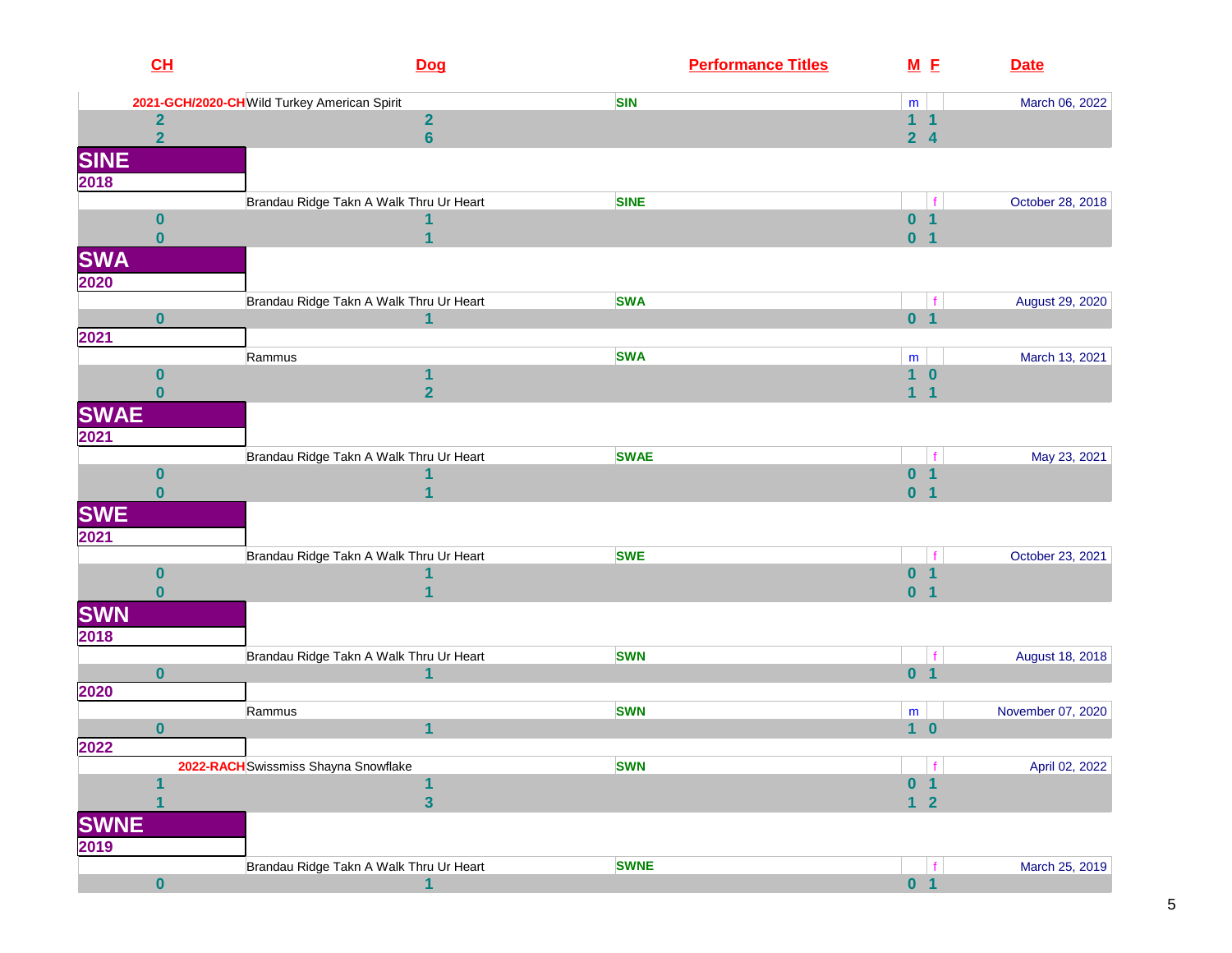| CL                                                     | Dog                                               | <b>Performance Titles</b> |                     | M E            | <b>Date</b>             |
|--------------------------------------------------------|---------------------------------------------------|---------------------------|---------------------|----------------|-------------------------|
| $\bf{0}$                                               | 1                                                 |                           | 0 <sub>1</sub>      |                |                         |
| <b>VSWB</b>                                            |                                                   |                           |                     |                |                         |
| 2021                                                   |                                                   |                           |                     |                |                         |
| 2021-CH Fuzzy Bears Amore'                             |                                                   | <b>VSWB</b>               | m                   |                | August 09, 2021         |
| James P Sullivan                                       |                                                   | <b>VSWB</b>               | m                   |                | August 10, 2021         |
|                                                        | 2020-CH Thunder Kegs Au Hubert Accolade Du Hudson | <b>VSWB</b>               | m                   |                | August 12, 2021         |
| 2021-GCH/2020-CH Kudos Crown Royal V Regalbear         |                                                   | <b>VSWB</b>               | m                   |                | August 13, 2021         |
|                                                        | Snowy Pines Athena                                | <b>VSWB</b>               |                     |                | September 03, 2021      |
| 3                                                      | 5                                                 |                           | 4                   |                |                         |
| $\overline{\mathbf{3}}$                                | 5                                                 |                           | 4                   |                |                         |
| <b>VSWE</b>                                            |                                                   |                           |                     |                |                         |
| 2021                                                   |                                                   |                           |                     |                |                         |
| 2021-GCH/2020-CH Kudos Crown Royal V Regalbear         |                                                   | <b>VSWE</b>               | m                   |                | October 05, 2021        |
|                                                        | 1                                                 |                           | 1 <sub>0</sub>      |                |                         |
| 2022                                                   |                                                   |                           |                     |                |                         |
|                                                        | Snowy Pines Athena                                | <b>VSWE</b>               |                     | f              | <b>January 10, 2022</b> |
| 0                                                      |                                                   |                           | $\bf{0}$            | -1             |                         |
|                                                        | $\overline{2}$                                    |                           | $\blacklozenge$     | -1             |                         |
| <b>VSWI</b>                                            |                                                   |                           |                     |                |                         |
|                                                        |                                                   |                           |                     |                |                         |
| 2021                                                   |                                                   |                           |                     |                |                         |
| 2021-GCH/2020-CH Kudos Crown Royal V Regalbear         |                                                   | <b>VSWI</b>               | m                   |                | September 09, 2021      |
|                                                        | Snowy Pines Athena                                | <b>VSWI</b>               |                     |                | September 29, 2021      |
| 2021-CH Fuzzy Bears Amore'<br>$\overline{2}$           | 3                                                 | <b>VSWI</b>               | m<br>2 <sub>1</sub> |                | October 26, 2021        |
| $\overline{2}$                                         | 3                                                 |                           | $\overline{2}$      | $\blacksquare$ |                         |
| <b>Overall Summary:</b>                                |                                                   |                           |                     |                |                         |
| 13                                                     | 63                                                |                           | $20$ #              |                |                         |
| Scent Work came into the AKC in 2017                   |                                                   |                           |                     |                |                         |
| http://www.akc.org/sports/akc-scent-work/              |                                                   |                           |                     |                |                         |
| <b>SWN = Scent Work Novice</b>                         |                                                   |                           |                     |                |                         |
| <b>SWNE = Scent Work Novice Elite</b>                  |                                                   |                           |                     |                |                         |
| <b>SWA = Scent Work Advanced</b>                       |                                                   |                           |                     |                |                         |
| <b>SWAE = Scent Work Advanced Elite</b>                |                                                   |                           |                     |                |                         |
| <b>SWE = Scent Work Excellent</b>                      |                                                   |                           |                     |                |                         |
| <b>SHDN = Scent Work Handler Discrimination Novice</b> |                                                   |                           |                     |                |                         |
| <b>SCN = Scent Work Container Novice</b>               |                                                   |                           |                     |                |                         |
| <b>SCNE = Scent Work Container Novice Elite</b>        |                                                   |                           |                     |                |                         |
| <b>SCA = Scent Work Container Advanced</b>             |                                                   |                           |                     |                |                         |
| <b>SCAE = Scent Work Container Advanced Elite</b>      |                                                   |                           |                     |                |                         |
| <b>SCE = Scent Work Container Excellent</b>            |                                                   |                           |                     |                |                         |
| <b>SCME = Scent Work Container Master Elite</b>        |                                                   |                           |                     |                |                         |
| <b>SIN = Scent Work Interior Novice</b>                |                                                   |                           |                     |                |                         |